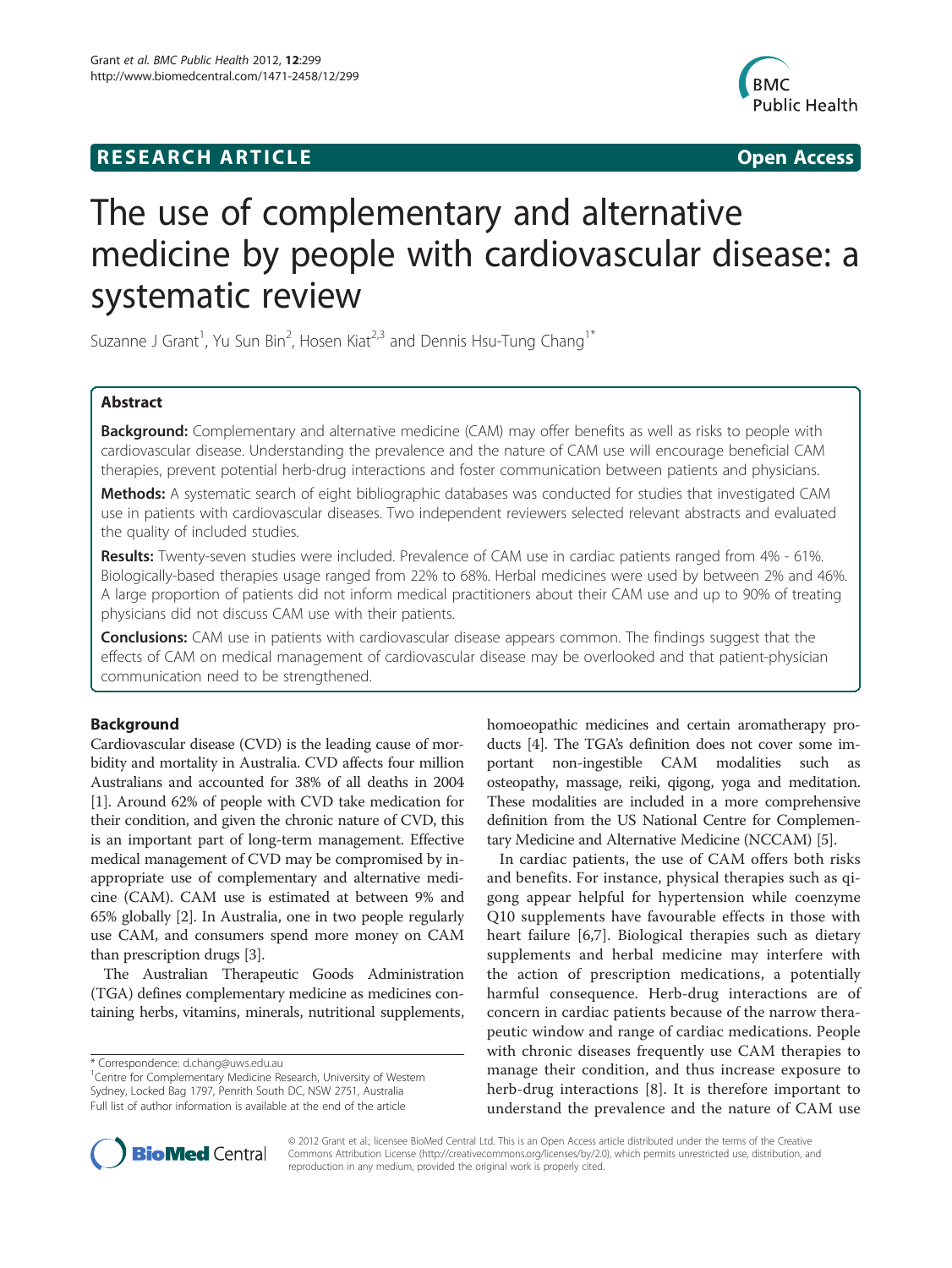### <span id="page-1-0"></span>Table 1 Databases, MeSH keywords, and qualifiers used in the search strategy

| <b>Database</b><br>From inception - 20 April 2010     | Search terms                                                                                                                                                        |
|-------------------------------------------------------|---------------------------------------------------------------------------------------------------------------------------------------------------------------------|
| AMED                                                  | MeSH: 'cardiovascular diseases' [exploded] AND ('complementary therapies'                                                                                           |
| Blackwell Synergy                                     | [exploded] OR 'dietary supplements[exploded] OR 'plants, medicinal'<br>[exploded] AND 'data collection' [exploded] Where MeSH terms                                 |
| <b>CINAHL</b>                                         | were unavailable, the following terms were combined: [complementary medicine\$                                                                                      |
| Health & Society                                      | or complementary therapy\$ or alternative medicine\$" or "supplement\$ or herb\$ or<br>homeopath\$ or osteopath\$ or acupuncture or Chinese medicine\$ or mind-body |
| PubMED Entrez (indexes<br>Medline and Biomed Central) | therapy\$] AND cardiovascular disease AND ['utilisation" OR "utilization" OR '<br>prevalence' OR 'use']                                                             |
| Scopus (indexes EMBASE)                               |                                                                                                                                                                     |
| Science Direct                                        |                                                                                                                                                                     |
| Web of Science                                        |                                                                                                                                                                     |

in this patient cohort to encourage beneficial CAM therapies and to prevent potential herb-drug interactions. In the current study, we conducted a systematic review of the literature to determine the prevalence of CAM use by cardiac patients.

# Methods

# Literature search strategy

We searched eight databases for articles published in peer-reviewed journals that reported primary data on the prevalence of CAM use among people with cardiovascular

# Table 2 Quality Assessment of Studies

| <b>OAT Item</b>                                  | <b>Brief Definition</b>                                                                               | <b>Points</b><br>Awarded | Frequency<br>of studies<br>% (n) | Reference                                        |  |
|--------------------------------------------------|-------------------------------------------------------------------------------------------------------|--------------------------|----------------------------------|--------------------------------------------------|--|
| <b>STUDY METHODS</b>                             |                                                                                                       |                          |                                  |                                                  |  |
| Low risk                                         | Prospective/current<br>data collection                                                                | $\overline{2}$           | 11(3)                            | $[9-11]$                                         |  |
| Some risk                                        | Retrospective data<br>collection $<$ 12 months                                                        | $\mathbf{1}$             | 78 (21)                          | $[12-32]$                                        |  |
| Piloted questionnaire<br>(or interview schedule) | Any pilot or previous use<br>of study material                                                        | $\mathbf{1}$             | 26(7)                            | [13, 22, 23, 25, 28, 29, 31]                     |  |
| Address potential<br>sources of bias             | Report efforts to address nonresponsive<br>bias or information bias                                   | $\mathbf{1}$             | 7(2)                             | [11, 29]                                         |  |
| Adjust for<br>potential confounders              | Any adjustment of confounders in analyses<br>of variables associated with CAM use                     | $\mathbf{1}$             | 44 (12)                          | $[9,11,12,14,15,22-24,26,32-34]$                 |  |
| <b>SAMPI ING</b>                                 |                                                                                                       |                          |                                  |                                                  |  |
| Response rate                                    | Where response rate $=$ (no. of participants in<br>the study/No of people invited to take part) x 100 | $\mathbf{1}$             | 48 (13)                          | $[9,11,12,14,15,17-19,21,26,29,32,34]$           |  |
| Representative<br>sampling strategy              | Any attempt to a representative sample<br>of the larger population                                    | $\mathbf{1}$             | 26(7)                            | $[9,11,12,23-25,30]$                             |  |
| PARTICIPANT'S CHARACTERISTICS                    |                                                                                                       |                          |                                  |                                                  |  |
| Specific diagnosis                               | Report participants' diagnoses                                                                        | $\mathbf{1}$             | 100(27)                          | All studies                                      |  |
| Indicator of socioeconomic status                | Report participants' socioeconomic status                                                             | 0.5                      | 67(18)                           | $[9, 12 - 16, 18, 19, 22 - 24, 28, 30 - 33, 35]$ |  |
| Age                                              | Report participants' ages                                                                             | 0.5                      | 100(27)                          | All studies                                      |  |
| Ethnicity                                        | Report participants' ethnicity                                                                        | 0.5                      | 56 (15)                          | $[10, 12, 14, 16, 19, 22 - 24, 26, 30 - 35]$     |  |
| Gender                                           | Report participants' gender                                                                           | 0.5                      | 100(27)                          | All studies                                      |  |
| CAM USAGE                                        |                                                                                                       |                          |                                  |                                                  |  |
| CAM definition                                   | Information about the definition of CAM/a<br>list of CAM modalities provided to participants          | $\overline{2}$           | 74 (20)                          | $[9,11-20,22-25,27,29-33,35]$                    |  |
| Use of CAM<br>modalities assessed                | Report the prevalence of use of<br>specific CAM modalities                                            | $\mathbf{1}$             | 100(27)                          | All studies                                      |  |
| Frequency/duration<br>of CAM uses                | Report how often or for what duration the<br>CAM were/are used by study participants                  | $\mathbf{1}$             | 19(5)                            | [24, 25, 28, 30, 32]                             |  |
| Reasons for CAM use                              | Report the reasons for the use of<br>CAM by study participants                                        | $\overline{2}$           | 56 (15)                          | $[9,12,15-18,22,23,26,28,30,31,34,35]$           |  |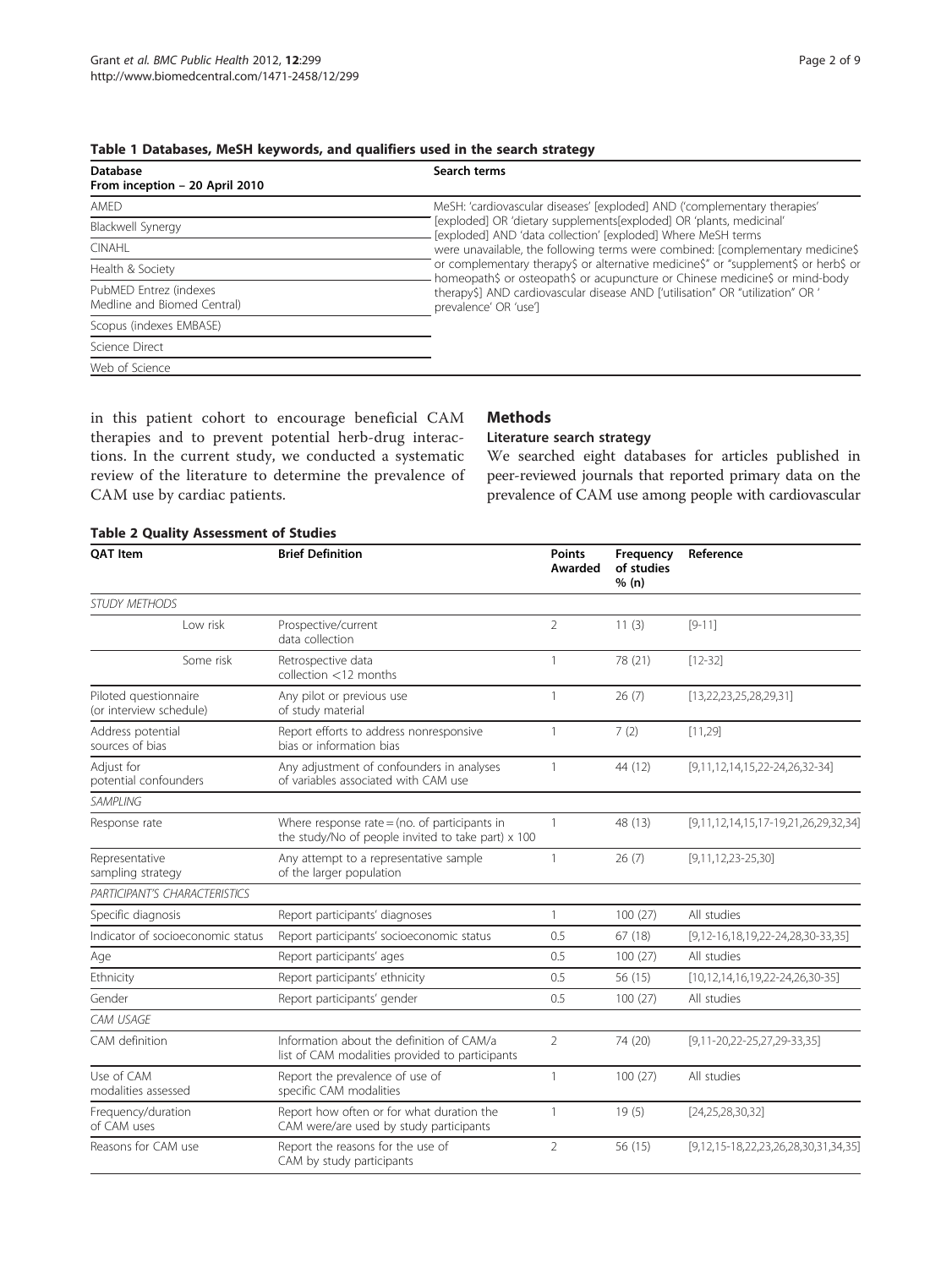disease. Details of the search strategy are provided in Table [1](#page-1-0). The period of the search was from the inception of each database until 20 April 2010.

Studies were included if they reported the prevalence of CAM use in patients either attending for cardiac care or reporting a cardiovascular condition. If abstracts were unavailable or unclear, the full-text article was retrieved. Studies were excluded where the (i) study methods were not described, (ii) data on participants with cardiovascular disease could not be separated from other study populations, or (iii) the study was not in English. Reference lists were manually searched to locate articles not found by the above methods. Two independent reviewers (Grant and Chang) examined titles and abstracts of the articles for inclusion or exclusion. Disagreements were resolved by reviewing the full papers and discussion. Data was extracted according to a predefined format covering the study methodology (Table [2](#page-1-0)), participant demographics, and CAM use (Table [3\)](#page-3-0).

# Quality assessment

There is a paucity of methods for assessing the quality of observational studies [[36,37](#page-8-0)]. Bishop et al. (2010) recently developed a Quality Assessment Tool (QAT) for a systematic review of the prevalence of complementary medicine use in paediatric cancer based on the principles of the STROBE statement [\[38](#page-8-0)]. We used a modified version of the QAT in the present review (Table [2\)](#page-1-0). Like Bishop et al. (2010), we weighted these items according to their respective significance through consensus of the authors [[38](#page-8-0)] and the two independent reviewers assessed each study using the QAT, with disagreements resolved by discussion.

#### Statistical analyses

There are two methods commonly used to summarise prevalence rates across observational studies: variations in frequency estimates can be displayed graphically or summarized with quantiles around measures of central tendency [[39](#page-8-0)].We chose to display the results graphically with no meta-analysis due to the variation in definitions of CAM and the heterogeneous methodologies of the included studies.

#### Results

Our database search found 2,124 articles, of which 112 full-text articles were retrieved. Three studies were identified that utilised the same dataset of the 2002 USA National Health Interview Survey [\[12,40,41\]](#page-8-0). We included only Yeh et al. [[12](#page-8-0)] which covered the cohorts of the other two studies. In total the search identified 27 studies suitable for inclusion in our review (Table [3\)](#page-3-0). All were crosssectional studies.

#### Study characteristics Scope

The bulk of the studies looked at CAM use in general. Three of these utilised the National Institute of Health's defined categories of CAM [[12-14](#page-8-0)], while eight studies provided comprehensive yet differing definitions of CAM [\[9,15-20](#page-8-0),[33](#page-8-0)]. Two studies did not define CAM but used open-ended questions to elicit the CAM therapies utilised [[21,34](#page-8-0)]. Thirteen studies looked specifically at biological-based therapies, such as vitamins, minerals and dietary supplements [\[10,22-26\]](#page-8-0), herbal medicine only [[27,28](#page-8-0)] or a combination of both [[29-31,35](#page-8-0)] and one study reported on the use of chelation therapy following angioplasty [\[11\]](#page-8-0). The remaining study looked specifically at mind-body therapy [[32](#page-8-0)].

Most studies reported on CAM prevalence in a cohort of people with cardiovascular disease although some reported on a specific diagnosis. Two studies reported on CAM use in people with stroke [[17](#page-8-0),[23](#page-8-0)], five on chronic heart failure [[21,26,29,30,35\]](#page-8-0) and four examined CAM prevalence in people with hypertension only [[13,14,20,24\]](#page-8-0).

#### Location/setting

Twelve of the 27 studies were undertaken in the United States [\[10](#page-8-0),[12,15,16,18](#page-8-0),[19,22,23,26](#page-8-0),[30,31,33](#page-8-0)] and six in Canada [\[9](#page-8-0),[11,17,25,29](#page-8-0),[32\]](#page-8-0). The remaining nine were conducted in the UK [\[14,34](#page-8-0)], Hong Kong [[27](#page-8-0)], India [[20](#page-8-0)], Italy [\[35](#page-8-0)], Korea [[24](#page-8-0)], Nigeria [[13\]](#page-8-0), Spain [[21\]](#page-8-0), and Turkey [\[28\]](#page-8-0).

Participants were typically recruited in outpatient clinics or hospital settings. Six of the 27 studies used national survey data [\[9](#page-8-0),[11](#page-8-0),[12,22](#page-8-0)-[24\]](#page-8-0).

#### Sample size

Sample sizes ranged from 65 [[21](#page-8-0)] to 10572 [\[12](#page-8-0)]. The two largest studies were the US National Health Interview Survey [\[12](#page-8-0)], and a survey of chelation in 5,854 coronary angiography patients in Canada [\[11\]](#page-8-0).

#### Data collection

In these studies, research methods used for data collection included standardised, self administered surveys [[11,14,18,19,21,26,29](#page-8-0),[32](#page-8-0),[34](#page-8-0)] and face-to-face interviews using a structured [[12,24,25,31](#page-8-0)] or semi-structured instrument [\[10,13,16,20,27,28,35\]](#page-8-0). The remaining studies used mixed methods, either a combination of face-to-face and phone interview [[15,30](#page-8-0)], face-to-face interview and a medical examination [[23\]](#page-8-0), data collection from medical records, [[22,33\]](#page-8-0) or a phone interview and information from medical records [[9\]](#page-8-0). One study used phone interview alone [\[17](#page-8-0)].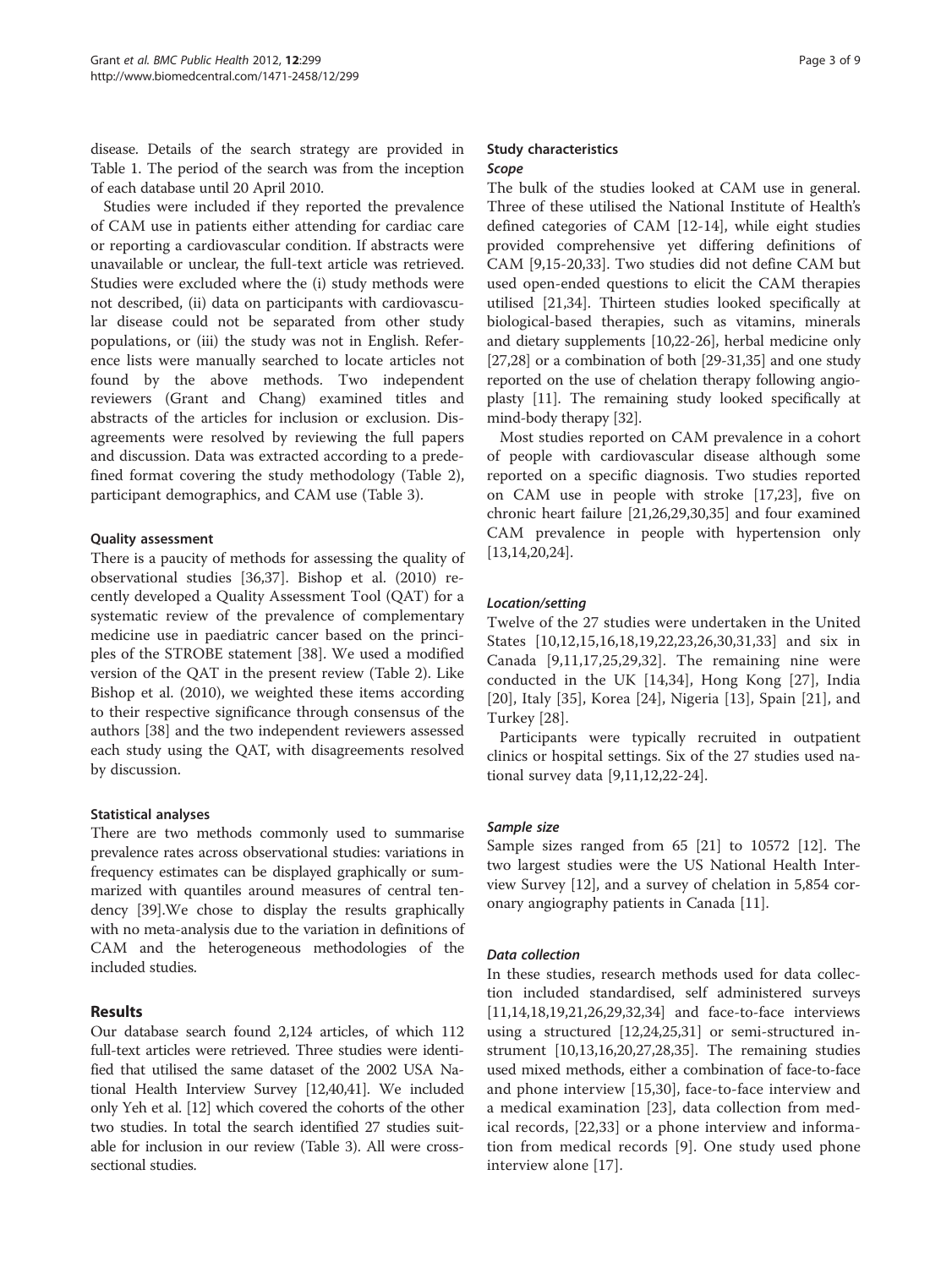<span id="page-3-0"></span>

| Author (Year)                    | Mode of data collection                                                                                                                                          | size | <b>Sample Diagnosis</b>                  | <b>CAM Modalities Investigated</b>                                                                                                                                                                                                                                                                             | Prevalence* (%)    |
|----------------------------------|------------------------------------------------------------------------------------------------------------------------------------------------------------------|------|------------------------------------------|----------------------------------------------------------------------------------------------------------------------------------------------------------------------------------------------------------------------------------------------------------------------------------------------------------------|--------------------|
| Ackman et al. (1999)             | Standardised, self-administered survey                                                                                                                           | 180  | CHF                                      | Vitamins/minerals, nutritional supplements, health<br>food or herbal products; OTC medication                                                                                                                                                                                                                  | 59^                |
| Ai et al. (2004)                 | Combination face-to-face interviews<br>and telephone survey                                                                                                      | 225  | Cardiac<br>surgery                       | Relaxation, spiritual healing, herbal medicine,<br>megavitamins, acupuncture, chiropractic, massage,<br>biofeedback, hypnosis, imagery, homeopathy; includes exercise.                                                                                                                                         | 80.9               |
| Albert et al. (2009)             | Structured telephone or face-to-face interview                                                                                                                   | 374  | Heart failure                            | Vitamins, minerals, herbal products, OTC medication                                                                                                                                                                                                                                                            | 11.5 <sub>AA</sub> |
| Amira & Okubadejo<br>(2007)      | Semi-structured interview (face-to-face)                                                                                                                         | 225  | Hypertension                             | NIH Categories: whole medical systems, mind-body therapies;<br>dietary supplements & herbs; energy therapy and manipulation<br>& touch therapy; plus sub-categories.                                                                                                                                           | 39.1               |
| Artz et al. (2006)               | Combination of standardised survey<br>(face-to-face) and medical records                                                                                         | 315  | <b>CVD</b>                               | Non-vitamin/mineral dietary supplement, vitamin/mineral<br>dietary supplement.                                                                                                                                                                                                                                 | $\overline{4}$     |
| Barraco et al. (2005)            | Semi-structured face-to-face interview                                                                                                                           | 223  | CAD                                      | Folk remedies, herbal therapy, homeopathy, megavitamin<br>therapy (not daily vitamin), minerals (not calcium or iron),<br>native American medicine, Tibetan medicine, traditional Chinese<br>medicine (includes exercise and prayer as CAM)                                                                    | 63                 |
| Blackmer<br>and Jefromova (2002) | Standardised telephone survey                                                                                                                                    | 136  | Stroke or<br>subarachnoid<br>haemorrhage | Acupuncture, massage, chiropractic, reflexology, magnetic<br>therapy, hyperbaric oxygen, herbal supplements, vitamins,<br>spiritual healing, reiki, chelation, relaxation                                                                                                                                      | 26.5               |
| Buettner et al. (2007)           | Combination of standardised survey<br>(face-to-face) and medical examination;<br>part of the annual National Health and<br>Nutrition Examination Survey (NHANES) |      |                                          | 1066 CAD or Stroke Vitamins, minerals, other dietary supplements                                                                                                                                                                                                                                               | 61                 |
| Chagan et al. (2005)             | Structured face-to-face interview                                                                                                                                | 198  | <b>CVD</b>                               | Biologically based therapies (herbal medicine, Vitamins & minerals)                                                                                                                                                                                                                                            | 42                 |
| Dal Corso et al. (2007)          | Semi-structured face-to-face interview                                                                                                                           | 153  | CHF                                      | Herbal remedies, integrators (vitamins, minerals, salts), OTC medications                                                                                                                                                                                                                                      | $30^$              |
| Decker et al. (2007)             | Combination of face-to-face interview,<br>and medical records.                                                                                                   | 596  | CAD                                      | Biofeedback, acupuncture, relaxation therapy, home remedies,<br>and chelation therapy                                                                                                                                                                                                                          | 19                 |
| Gohar et al. (2008)              | Standardised, self administered survey                                                                                                                           | 153  | Hypertension                             | NIH Categories: whole medical systems, mind-body<br>therapies; dietary supplements & herbs; energy therapy and manipulation<br>& touch therapy; (includes prayer)                                                                                                                                              | 37.9               |
|                                  | Greenfield et al. (2008) Standardised, self administered survey;                                                                                                 |      | 422 CVD                                  | Open ended question on CAM; vitamins & minerals,<br>exercise, acupuncture, homeopathy, chiropractic, massage                                                                                                                                                                                                   | 9.2                |
| Krasuski et al. (2006)           | Standardised, self administered survey                                                                                                                           | 210  | <b>CVD</b>                               | Herbal medications, vitamin supplements (unless prescribed),<br>dietary supplements, visits to alternative medicine providers                                                                                                                                                                                  | 54                 |
| Lee and Kim (2009)               | Structured face-to-face interviews                                                                                                                               | 1434 | Hypertension                             | Dietary supplements                                                                                                                                                                                                                                                                                            | 23.7               |
| Leung et al. (2008)              | Standardised, self administered survey (mail out)                                                                                                                | 661  | CAD                                      | Mind-body therapy: meditation, yoga, qigong, tai chi, relaxation<br>techniques, deep breathing exercise, visualisation, guided imagery, quiet<br>sitting, mantra, muscle relaxation, and other (not including prayer)                                                                                          | 35.1               |
| Liu et al. (2000)                | Standardised, self administered survey                                                                                                                           | 263  |                                          | Cardiac surgery Ayurveda, Acupuncture, Biofeedback, Chelation, Chiropractic,<br>Energy healing, guided imagery, Herbs, Homeopathy, Hypnosis, Massage<br>therapy, Meditation/relaxation, Naturopathy, Nutritional therapy, Prayer/pastoral<br>counselling, qi gong, reflexology, tai chi, vitamins, yoga, other | 75                 |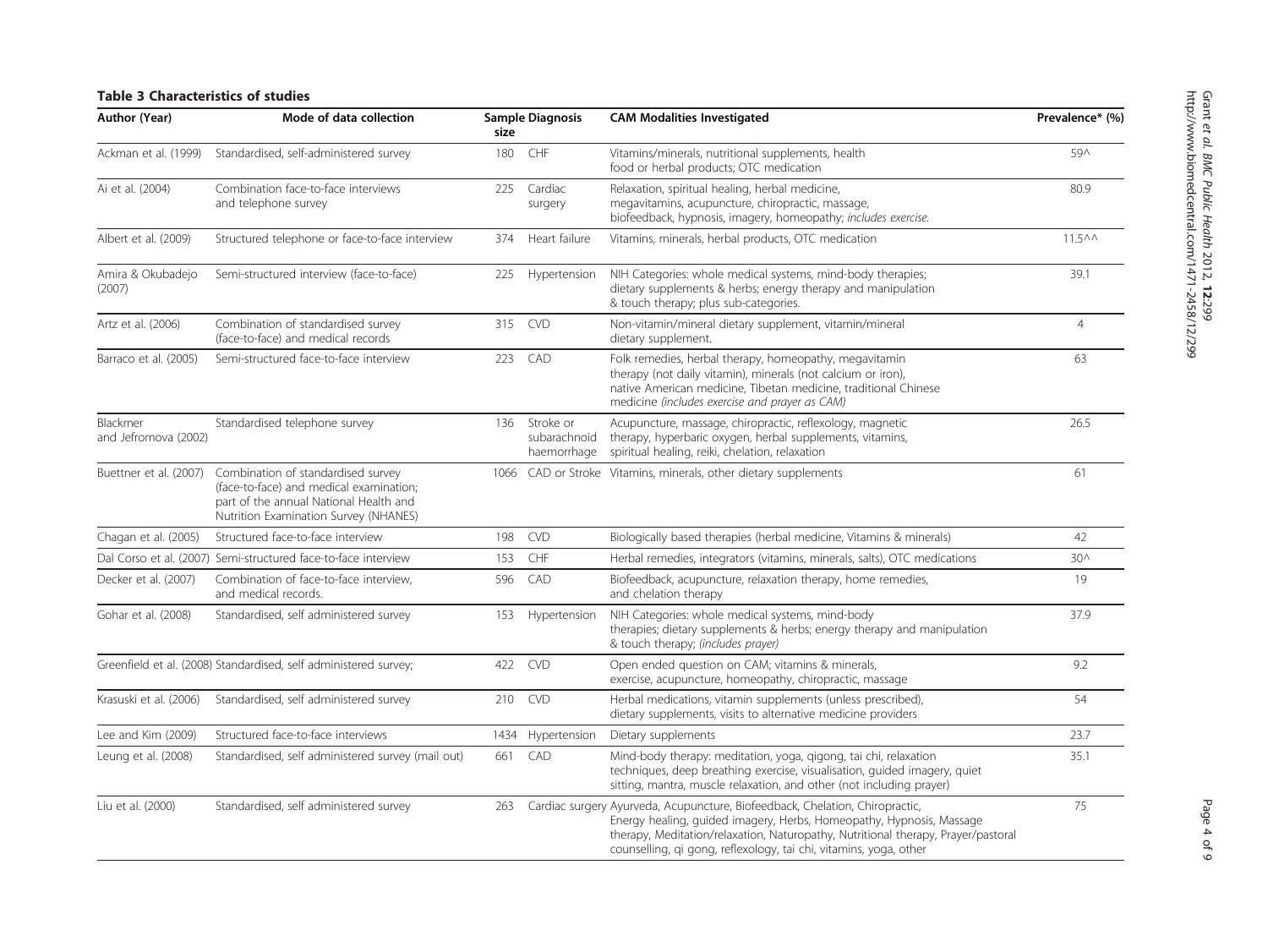#### Table 3 Characteristics of studies (Continued)

| Martinez-Selles<br>et al. (2004) | Standardised, self administered survey                                                                                                             | 65        | CHF          | CAM use was asked in the context of "use of over the counter<br>drugs and alternative medicine"                                                                                                                                                                                      |       |
|----------------------------------|----------------------------------------------------------------------------------------------------------------------------------------------------|-----------|--------------|--------------------------------------------------------------------------------------------------------------------------------------------------------------------------------------------------------------------------------------------------------------------------------------|-------|
| Pharand et al. (2003)            | Structured face-to-face interviews                                                                                                                 | 306       | <b>CVD</b>   | Vitamins or mineral products, nutritional supplements, health food or<br>herbal products (home remedies, oriental remedies)                                                                                                                                                          | 22.9^ |
| Quan et al. (2001)               | Standardised, self administered survey                                                                                                             | 5854      | CAD          | Chelation therapy                                                                                                                                                                                                                                                                    | 7.9   |
| Shafig et al. (2003)             | Structured structured face-to-face interviews                                                                                                      | 521       | Hypertension | Ayurvedic medicine, herbal medicine, homeopathy, spiritual healing,<br>diet therapy and acupuncture                                                                                                                                                                                  | 63.9  |
| Stys et al. (2004)               | Physician interview                                                                                                                                | 187       | <b>CVD</b>   | Vitamin, mineral or herbal supplements                                                                                                                                                                                                                                               | 57    |
| Wong et al. (2003)               | Physician interview                                                                                                                                | 107       | <b>CVD</b>   | Herbal medicine                                                                                                                                                                                                                                                                      | 26    |
| Wood et al. (2003)               | Combination of structured phone interview,<br>medical records as part of a larger study: Improving<br>Cardiovascular Health in Nova Scotia (ICONS) | 107       | <b>CVD</b>   | Megavitamins, Herbal therapy, Other nutritional supplements,<br>Chiropractic, Massage therapy, Acupuncture, Homeopathy, Folk remedies,<br>Exercise, Energy healing, Chelation, Biofeedback, Relaxation therapy, Spiritual<br>healing, Hypnosis, Self-help groups (includes exercise) | 64    |
| *Yeh et al. (2006)               | Structured face-to-face interview; 2002<br>National Health Interview Survey                                                                        | 10572 CVD |              | NIH Categories: whole medical systems, mind-body therapies; dietary supplements<br>& herbs; energy therapy and manipulation & touch therapy; (excluding prayer)                                                                                                                      | 36    |
| Yilmaz et al. (2007)             | Semi-structured face-to-face interview                                                                                                             | 310       | <b>CVD</b>   | Herbal medicine                                                                                                                                                                                                                                                                      | 26.5  |
| Zick et al. (2005)               | Standardised, self administered survey                                                                                                             | 252       | <b>CHF</b>   | Herbs, vitamins, minerals, amino acids, other                                                                                                                                                                                                                                        | 32.5  |

\* Refers to the prevalence reported in the study of the CAM modalities investigated.

^ No overall prevalence reported to the CAM, the figure presented here is for dictary supplement usage.

^^ No overall prevalence reported for CAM, the figures presented here refer to multivitamin use and herbal therapy use respectively.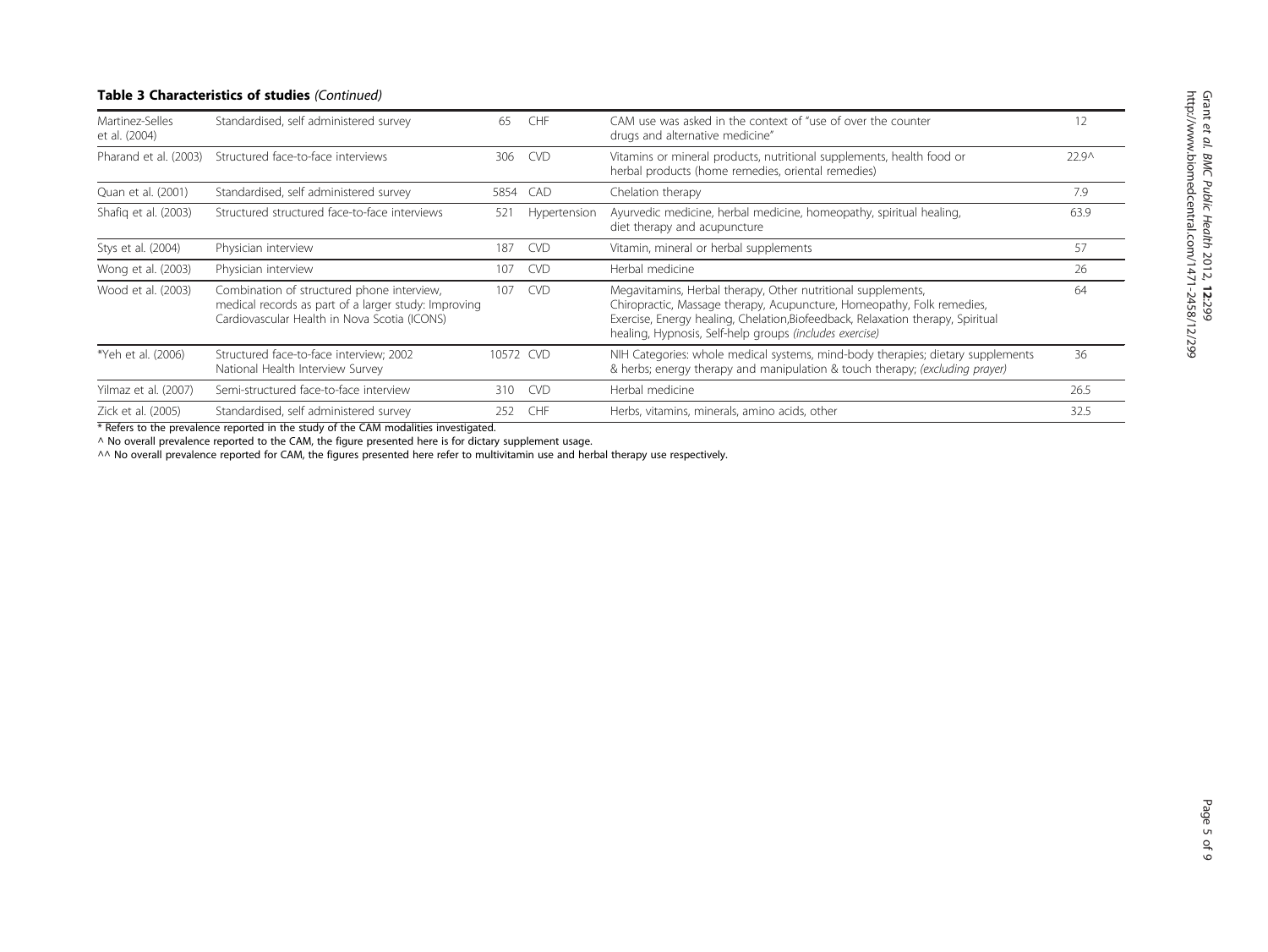#### Study quality

The quality of the studies examined in the present review varied significantly ranging from meeting only 25% of the QAT criteria [\[21](#page-8-0)] to meeting more than 75% of the QAT criteria [\[12](#page-8-0)]. Eight studies, representing 30% of the total, scored less than 50% on the OAT ( $OAT \leq 8/16$ ) [[10,13,19,21,26,27](#page-8-0),[33](#page-8-0)-[35\]](#page-8-0). Most studies clearly reported the CAM modalities that were being assessed and provided a reasonable definition although the lists of CAM modalities included in these definitions varied considerably. The included studies were fairly diligent in their collection of demographics (age, gender, ethnicity and socioeconomic data) although some studies conducted in regions or countries of more homogenous ethnicity did not report ethnicity of the study population. Data collection was commonly retrospective and the studies were generally poor in their reporting of the frequency and duration of CAM use, validation of the survey instrument, and providing a representative sample.

#### Prevalence of CAM use among CVD patients

The prevalence of CAM use among people with CVD ranged from 4% [[22\]](#page-8-0) to 61% [[23](#page-8-0)]. CAM modalities investigated were in some studies limited to types of biological-based therapies [\[10,21-24](#page-8-0),[26](#page-8-0)-[29,31\]](#page-8-0), a single therapy such as mind-body therapy [\[32](#page-8-0)] or chelation [[11\]](#page-8-0). In the seven studies which used comprehensive lists or definitions of CAM [\[12](#page-8-0)-[14,17,18,20](#page-8-0),[33](#page-8-0)], prevalence of CAM usage ranged from 19% to 64%.

Six studies were excluded from Figure 1 as we could not separate the use of exercise [\[9](#page-8-0),[15](#page-8-0)] and/or prayer [[13,16\]](#page-8-0) from the overall CAM usage data. In the other three studies [[25,30,35\]](#page-8-0), OTC medications or nutritional supplements and health food could not be extracted from the overall CAM figure.

#### Types of CAM modalities used

Biological based therapies Of the 23 studies that reported on biologically-based therapies, only three provided an overall prevalence figure and breakdown into herbal medicine or dietary supplements [\[10,12,20](#page-8-0)]. Seven studies [[10,12,13,18,23,26,31](#page-8-0)] provided data on overall biologically-based therapies usage that ranged from 22% [\[12](#page-8-0)] to 68% [[18](#page-8-0)]. Eight studies provided only separate figures for herbal and/or dietary supplements and did not ascertain an overall prevalence. Biologically-based therapies were reported as an average of two supplements per user [[28,31](#page-8-0)] while another study recorded an average of three supplements per user [\[10\]](#page-8-0).

Herbal Medicine In sixteen studies reporting the prevalence of herbal medicine use by people with CVD, herbal medicines were used by between 2% [[17\]](#page-8-0) and 46% [[20\]](#page-8-0) of respondents (Figure 2). Data for Zick (2005) was not presented in Figure 2 as herbal medicine could not



be separated from vitamins and minerals. The top five individual herbs utilised were echinacea (2% [\[26\]](#page-8-0) to 14% [[30\]](#page-8-0)), garlic (1% [[28\]](#page-8-0) to 69% [\[13](#page-8-0)]), ginger (1% [[29](#page-8-0)] to 24% [\[13\]](#page-8-0)), ginkgo (1% [\[26](#page-8-0)] to 9% [[30\]](#page-8-0)), and ginseng (1% [[25\]](#page-8-0) to 6% [[29\]](#page-8-0)).

Vitamin, Minerals and Other Dietary Supplements The thirteen studies that provided prevalence data on vitamins, minerals and other dietary supplements showed

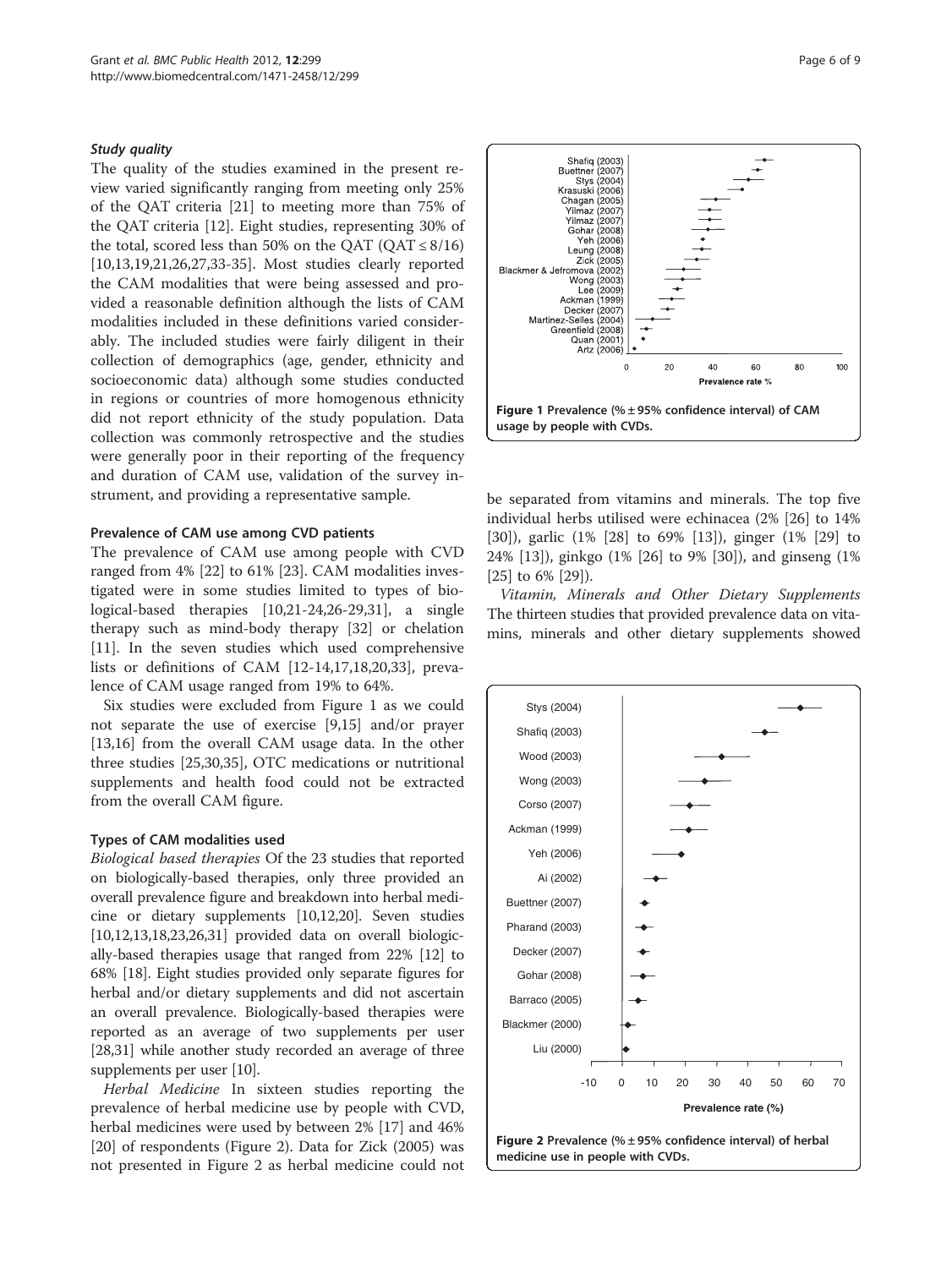

usage to be between 3% and 54% (Figure 3). The most common supplements were vitamin B/B12 or B complex, vitamin C, vitamin E, calcium, glucosamine/chondroitin, coenzyme Q10, calcium and magnesium.

Mind-body therapies Seven studies [[12,14,15,17,19,32,33](#page-8-0)] reported on the prevalence of mind-body therapy (MBT) usage, which ranged from 2 to 57%. An additional study [[13](#page-8-0)], reported on the prevalence of mind-body connection (3.4%) but this was limited to prayer and fasting. Deep breathing and meditation were the most common MBT therapies among the CVD participants. The main reasons for MBT usage were for psychological and emotional wellbeing.

#### Physician awareness of patients' CAM use

Physician awareness of their patient's CAM therapy use was reported in six studies [[12](#page-8-0),[16](#page-8-0)-[18,28,31\]](#page-8-0). Awareness was lowest in the Turkish study, 8% [\[28\]](#page-8-0), and was between 39-65% in the others [\[12,16,18,31\]](#page-8-0). The reason for nondisclosure to physicians about CAM use was investigated in two studies. Reasons given were fear that their physician might disapprove [[17](#page-8-0)] and that their physician had not enquired about their CAM use [[16](#page-8-0)].

#### Reasons for CAM use

Twelve studies investigated CAM users' perceptions of CAM or reasons for CAM use [[9,12,15-](#page-8-0) [18,20](#page-8-0),[26,30,31](#page-8-0),[34,35](#page-8-0)]. CAM was thought to be of greater benefit than conventional medications by 15% of users in two studies [\[9,18\]](#page-8-0). One study reported that 59% of patients chose CAM due to adverse drug reactions to conventional therapy [\[20\]](#page-8-0). Overall well-being and promoting good health were the main reasons given for taking vitamins and herbal therapy in one study [\[30\]](#page-8-0). Two studies reported that CAM was a perceived remedy by 40% [\[15](#page-8-0)] and 57% [[9\]](#page-8-0) of users, and 28% reported that it had a proven benefit for their condition [[9\]](#page-8-0).

The use of CAM specifically to treat cardiovascular disease was reported in six studies [\[9,16,18,26,28,31\]](#page-8-0). In patients with heart failure, up to 82% of CAM users were taking a supplement specifically for cardiovascular health [\[26](#page-8-0)]. Wood et al. (2003) and Chagan et al. (2005) reported that 43% [\[9](#page-8-0)] and 65% [\[31](#page-8-0)] of CAM users used CAM for their CVD, and in the remaining four studies, between 7% [\[18\]](#page-8-0) and 23% [[16,28](#page-8-0)] had used CAM for their CVDs.

Five studies reported that users of CAM felt that biologically-based therapies were safe or had fewer side effects than conventional medications [\[9](#page-8-0),[15](#page-8-0),[18,31,35](#page-8-0)]. This perception ranged from 29% to 45% of CAM users in four of the five studies, and in the remaining study 3% of patients reported that the reason for using CAM therapies was due to fewer side effects compared to conventional treatment [\[9](#page-8-0)].

# Concurrent use of biological-based therapies and prescription medication

Seven studies reported data on the concomitant use of prescription medication and biological- based therapies [[9,15,18,22,23,27,31\]](#page-8-0). Aggregation of data was difficult due to variations in method although useful insights are provided by these investigations. On average, cardiovascular patients consumed seven prescribed medications and two herbal, vitamin or mineral products daily [[9\]](#page-8-0). One study undertook an examination of medical records and identified 42 potential herb-drug interactions [\[31\]](#page-8-0). Two studies found that people with cardiovascular disease had taken dietary supplements or herbal medicine with warfarin [[9,27](#page-8-0)]. In the Canadian study, 13% of patients had used a dietary supplement in conjunction with warfarin, amiodarone, sotalol, or digoxin [\[9\]](#page-8-0). In the Hong Kong study, 26% of patients on warfarin had taken a herbal medicine in the week prior to interview [\[27\]](#page-8-0). Taking medication such as aspirin, beta-blockers, ACE inhibitors, statins and warfarin did not appear to alter the likelihood of using biologicalbased therapies [[18](#page-8-0)].

Compliance to prescribed medication was examined in three studies [[14,35,42](#page-8-0)]. The use of biological-based therapies was found to not effect compliance to antihypertensive medication, except in one study where females had lower compliance [\[14\]](#page-8-0). In a study of outpatients with heart failure taking herbal medicine reported that 1 in 22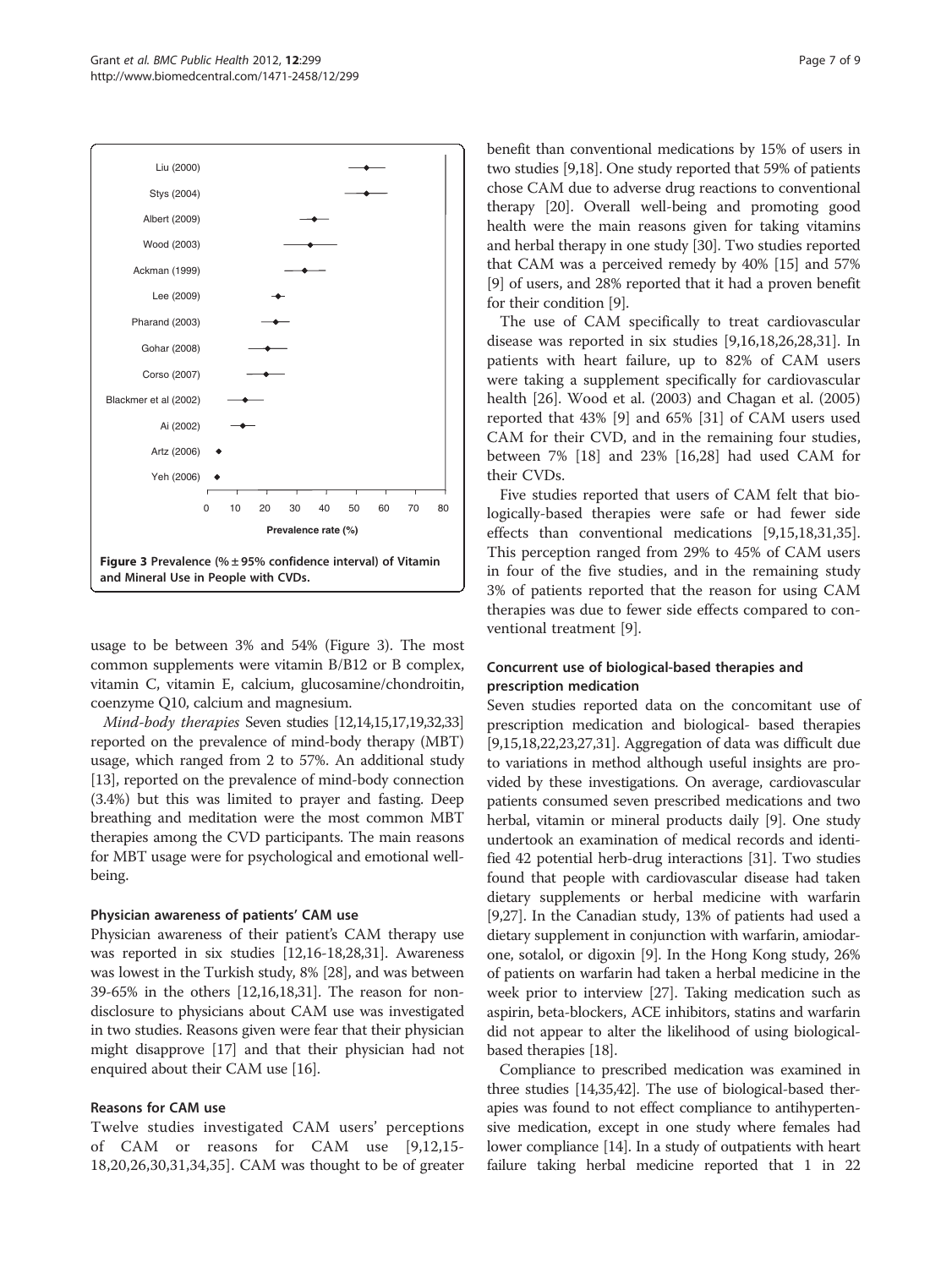<span id="page-7-0"></span>patients reduced or interrupted heart failure medications [[35](#page-8-0)].

# **Discussion**

The results indicate that CAM use is common in cardiac patients but the prevalence of CAM use varies significantly (4%-61%). The large range found is consistent with other reviews in the CAM literature [2[,43\]](#page-8-0). The findings have strong implications for both clinical practice and research in this field. The lack of specific and consistent definitions of CAM in the reviewed studies contribute to the variability observed and has made generalisations difficult. A standard and complete definition of CAM use would facilitate meta-analysis in future studies [[43](#page-8-0)].

The reasons for CAM use vary remarkably between different cohorts although six studies did find that patients used CAM specifically for the management of their CVDs. Although our review has found inconsistent results with regard to the association between CAM use and compliance, some evidence exists to suggest that CAM use may affect the compliance of prescription medicines [[14](#page-8-0),[35](#page-8-0)]. A patients' belief that their CAM usage help manage their CVD may give them a false sense of security that may lead to a reduction of their concurrently medicines.

We found across the studies that patients with CVD are likely to be using more than one CAM product simultaneously [[9,10,23,28](#page-8-0),[31](#page-8-0)]. There appeared to be little awareness that there may be interactions with their prescription medication, having potential additive or negative effects on the therapeutic levels of their medication or a harmful adverse effect [\[28,31,35](#page-8-0)]. Supplemental potassium was taken by 20% of patients in one study [[29](#page-8-0)], which can result in adverse outcomes when used together with commonly prescribed medications such as angiotensin converting enzyme inhibitors, aldosterone receptor antagonists, or angiotensin receptor blockers. The potential effects and implications of herb-drug interaction with CVD medications have been discussed in detail elsewhere [[44,45](#page-8-0)].

It is of great concern that a large proportion of medical practitioners (35 - 92%) were unaware of the CAM use by their patients [\[12,16](#page-8-0)-[18,28,31](#page-8-0)]. Although patients may be reluctant to disclose CAM use because they fear disapproval, doctors also do not appear to be asking their patients about CAM use [[31](#page-8-0)].

The results of our review are restricted in several aspects. For example, the quality of the reviewed studies was highly variable. Data collection in most of the studies was retrospective. This led to high variability in the resulting prevalence rates and may have introduced significant recall bias. Many studies also lacked the use of a validated survey, a representative sample, and rarely did the study authors address potential biases arising from their methods. Many of the studies failed to report the frequency and duration of CAM use. Several studies made use of clinical samples, but few provided objective data on the health status of the patients. The results presented here should therefore be treated with caution. We were only able to include studies published in the English language and therefore the findings have limited generalisability outside of English-speaking regions. However we note that it is within countries such as Australia and the United States where use and concerns about CAM are growing the fastest. Therefore the current study provides much needed information on these areas.

#### Conclusions

The use of CAM is common in patients with cardiovascular conditions. A high proportion of patients using CAM believe CAM has remedial benefits, and were at least as safe as or safer than their prescribed treatments. CVD patients were often unwilling to inform their medical practitioners of CAM use. Many commonly used CAM products have the potential to interfere with the intended action of prescription medications. In addition, the CAM use may have negative impacts on the compliance with prescription medications. Better education of patients, medical practitioners and pharmacists is needed to improve understanding of the risks and benefits of CAM use. Future studies are required to determine the impacts of CAM use in CVD patients, particularly its clinical and prognostic impact when used in conjunction with prescription medicines.

#### Competing interests

The authors declare that they have no competing interests.

#### Authors' contributions

SJG, YSB and DHC conducted the literature review and evaluated the articles recruited in the study. HK contributed to the design of the study. SJG drafted the manuscript and all other authors contributed to its preparation. All authors read and approved the final manuscript.

#### Acknowledgements

N/A

#### Author details

<sup>1</sup> Centre for Complementary Medicine Research, University of Western Sydney, Locked Bag 1797, Penrith South DC, NSW 2751, Australia. <sup>2</sup>Cardiac Health Institute, 173 Shaftsbury Road, Eastwood, NSW 2122, Australia. <sup>3</sup>The Australian School of Advanced Medicine, 2 Technology Place, Macquarie University, Sydney, NSW 2109, Australia.

#### Received: 31 August 2011 Accepted: 10 April 2012 Published: 26 April 2012

#### References

- 1. Access Economics: The shifting burden of cardiovascular disease: A report prepared for the National Heart Foundation of Australia. In. Canberra, Australia; 2005.
- 2. Ernst E: Prevalence of use of complementary/alternative medicine: A systematic review. Bull World Health Organ 2000, 78(2):252–257.
- 3. Australian Institute of Health and Welfare: Australia's Health 2006. In: Cat No AUS 73. Canberra: AIHW; 2006.